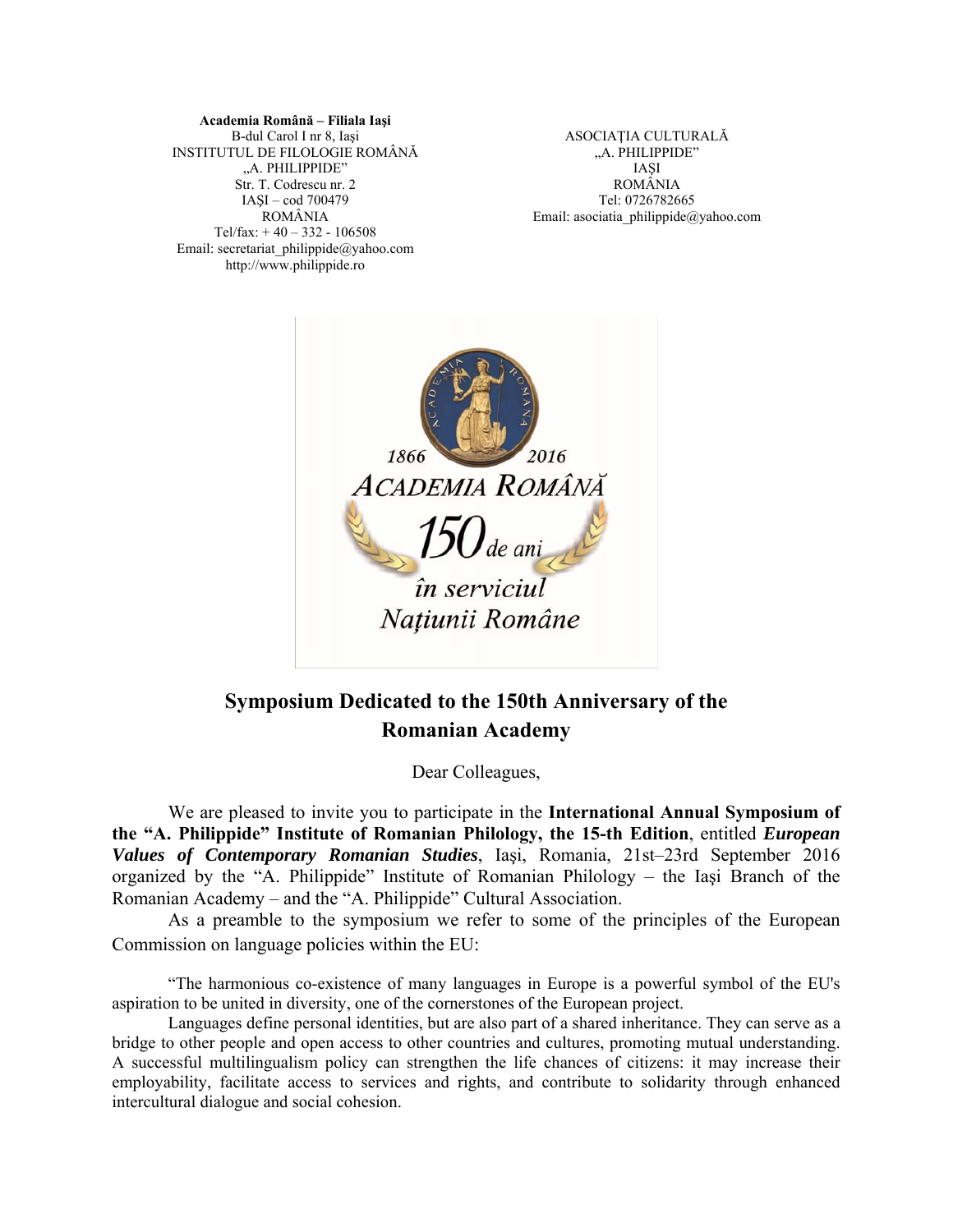The EU now has 500 million citizens, 28 Member States, 3 alphabets and 24 official languages, some of them with a worldwide coverage. Some 60 other languages are also part of the EU's heritage and are spoken in specific regions or by specific groups. In addition, immigrants have brought a wide range of languages with them; it is estimated that at least 175 nationalities are now present within the EU's borders.

Linguistic diversity is enshrined in Article 22 of the European Charter of Fundamental Rights ("The Union respects cultural, religious and linguistic diversity"), and in Article 3 of the Treaty on European Union ("It shall respect its rich cultural and linguistic diversity, and shall ensure that Europe's cultural heritage is safeguarded and enhanced").

Foreign languages are essential to ensuring that European citizens can move, work, and learn freely throughout Europe. This will help boost jobs and growth, reducing unemployment and increasing living standards.

The European Union's aspiration to be **united in diversity** underpins the whole European project. The harmonious co-existence of many languages in Europe embodies this. Languages can build bridges between people, giving us access to other countries and cultures, and enabling us to understand each other better.

Foreign language skills play an increasingly important in making young people more employable and equipping them for working abroad. They are also a factor in competitiveness; poor language skills cause many companies to lose contracts and hamper workers who might want to seek employment in countries other than their own.

Yet, too many Europeans still leave school without a working knowledge of a second language reason enough to make language teaching and learning more efficient.

Among other priorities we mention:

Improving the relevance and comparability of testing and assessment;

Making schools socially more inclusive by acknowledging migrant languages;

Supporting and developing the skills of language teachers and language skills of other teachers.

In the current "Erasmus  $+$ " Programme (2014–2020) promoting language learning and linguistic diversity is one of the overarching priorities.

The EU culture programme "Creative Europe" supports literary translation with the aim to give more people access to literary works and to maintain the cultural linguistic diversity in the EU".

(the source: http://ec.europa.eu/languages/policy/linguistic-diversity/index\_ro.htm)

**Starting from these principles of the European Commission, the organizers of the symposium welcome balanced theoretical and applied research papers on the role of giving lectures in Romanian language and culture as one of the 24 official languages in EU at university level (as well as at elementary and high school level) both by Romanian specialists and by foreign specialists who work in various European university cities (and not only). At the same time other values implied by a better knowledge of the Romanian language, literature, culture and civilization in the European context should be taken into account (as well as difficulties, suggestions for improvement and for better promoting Romanian spiritual values).**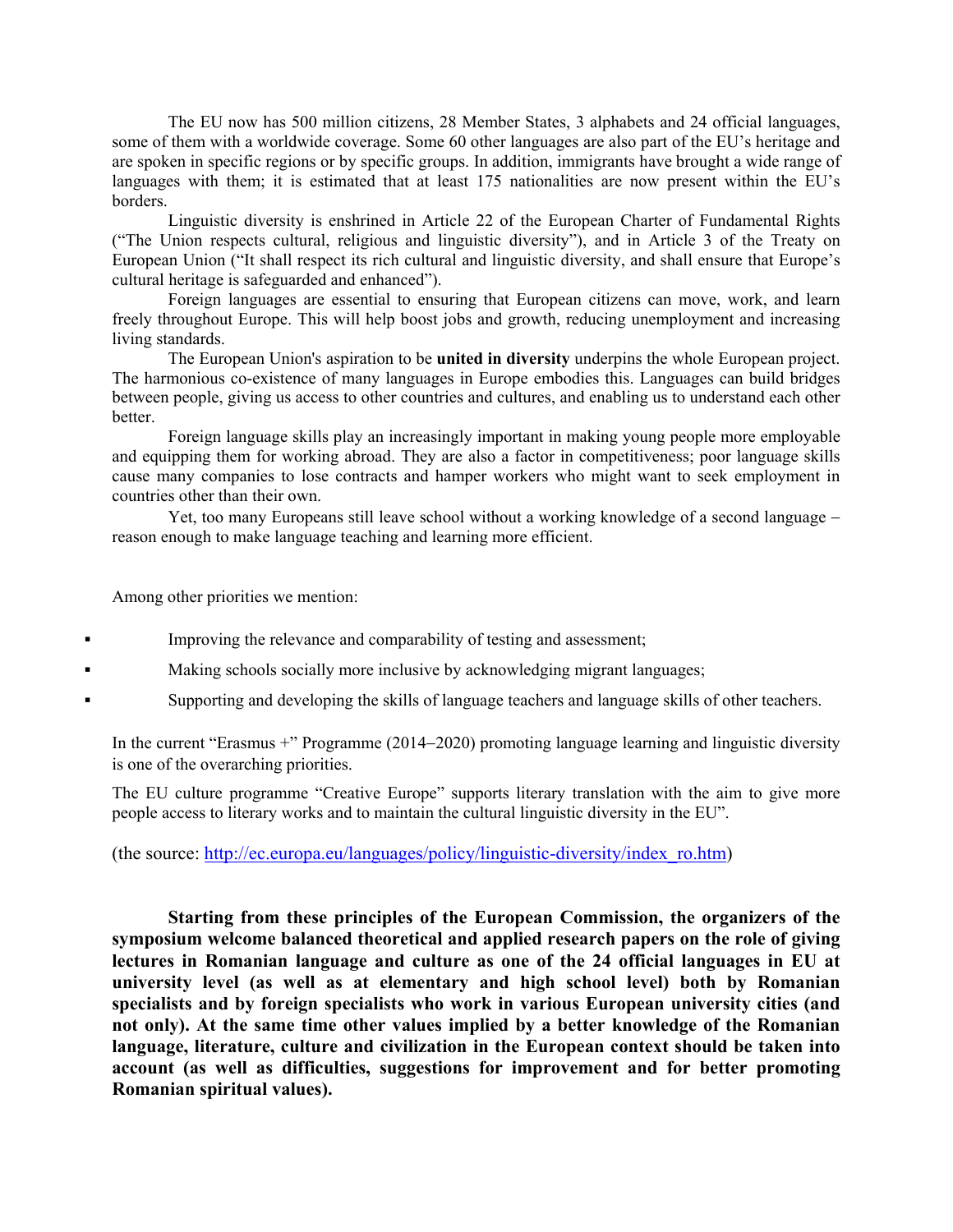The symposium will be organized at the Iaşi Branch of the Romanian Academy and it will include several tracks: the Romanian language, literary history and criticism, ethnology, Romanian culture and identity.

**A special panel will be dedicated to academician Constantin Ciopraga (1916, Paşcani, Iaşi county– 2009, Iaşi), honorary member of the Romanian Academy.**

As in the previous editions, a special welcome is given to those participants who present the results of various ongoing grants and projects (partial results) or recently completed.

All the participants are warmly invited to send or bring along **books** they have authored or edited and **journals** containing their articles, to be on display at the symposium exhibition.

**The program** of the symposium will be posted on the site of the "A. Philippide" Institute of Romanian Philology in due time (www. philippide.ro).

**The participation fee** is 35 Euros (or 150 RON); attendance without papers presentation is free of charge. The participation fee includes the publication of the symposium proceedings, the postage for the book to the participants, as well as other expenses (certificates of attendance, refreshments during breaks, the cocktail reception etc.). All the contributions will be evaluated in the peer-review system. Texts by the participants who will not attend will not be published in the symposium proceedings. Only articles not published before in any form or, version or papers that have not been translated into foreign languages before, are accepted.

The fee will be paid in the "A. Philippide" Cultural Association account (to be announced).

Travel and accommodation expenses will **NOT** be covered by the organizers.

You are warmly invited to send the title and abstract (at least 20 lines or more with a (basic) reference list) to the Organizing Committee to the address **valenteeuropene@gmail.com by 20 June 2016.** Presentations should not exceed 30 minutes (including questions and debates). You will receive the decision of the Scientific Committee by **1st July 2016**.

Additional details will be provided once you have completed the registration process.

# *SCIENTIFIC COMMITTEE*

*Vasilka Aleksova* ("St. Clement Ohridski" University, Sofia, Bulgaria); *Ana Borbély* (The Hungarian Academy of Sciences, Budapest, Hungary); *Alexandrina Cernov* ("Yuriy Fedkovych" National University, Chernivtsi, Ukraine); *Romaniţa Constantinescu* ("Ruprecht-Karl" University, Heidelberg, Germany/ University of Bucharest, Romania); *Bogdan Creţu* ("Alexandru Ioan Cuza" University/ "A. Philippide" Institute of Romanian Philology, Iasi, Romania); Mariana Dan (University of Belgrade, Serbia); *Wolfgang Dahmen* ("Friedrich Schiller" University, Jena, Germany); *Maria Iliescu* (Univeristy of Innsbruck, Austria); *Cătălina Iliescu Gheorghiu* (University of Alicante, Spain); *Sanda Golopenţia-Eretescu* (Brown